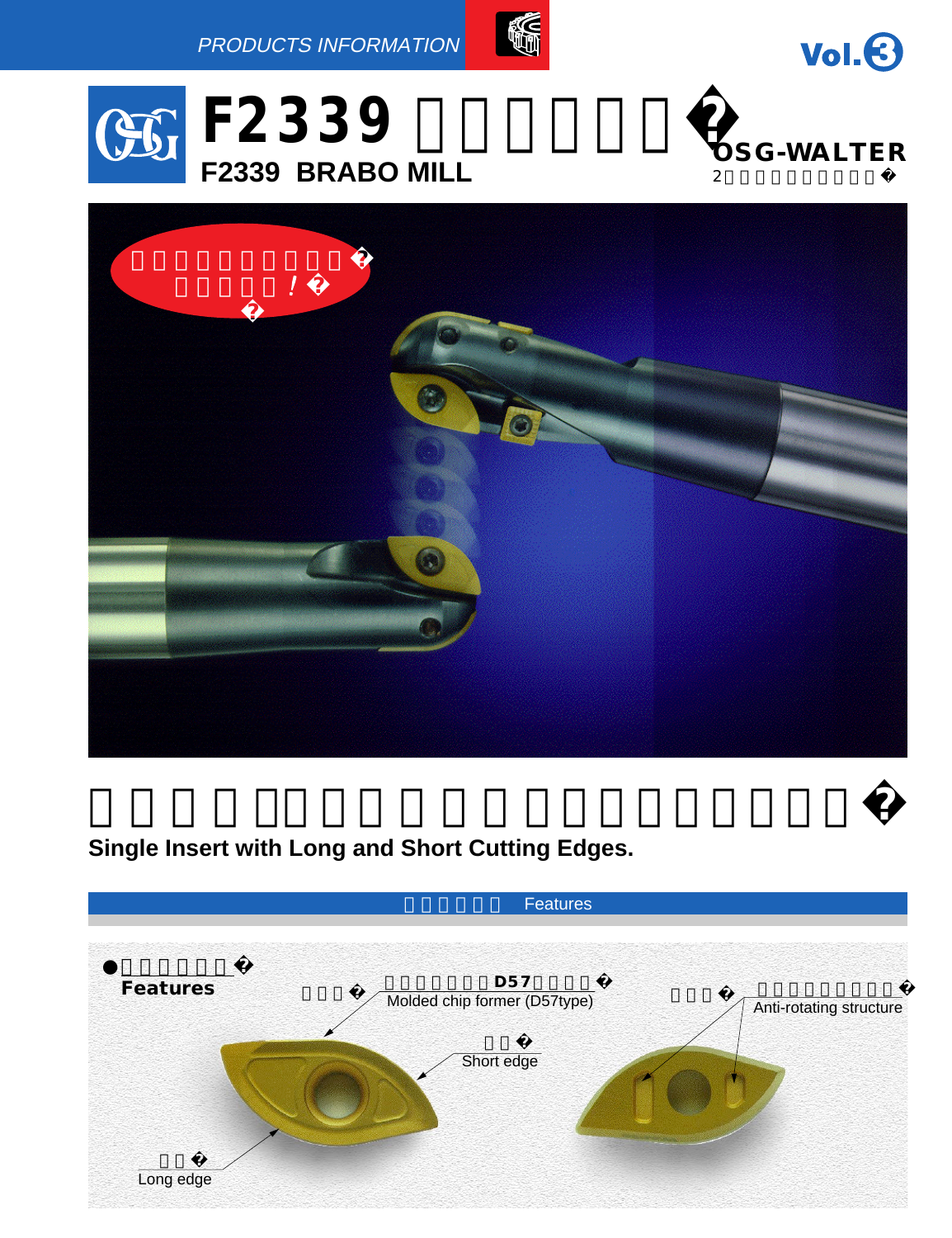

**Brand new design. Standard ball nose cutter for the next generation**



Because these inserts have both long and short cutting edges, they can be applied to different pockets of the cutter. Previous "ball nose " or "ballnose" cutters required two different types of inserts, but the F2339 utilizes these new inserts with long and short edges, and therefore increases the efficiency of operation.



There are two types of inserts available for use with the F2339. The A57 (without chip former) is designed for cutting in unfavorable conditions. The D57 (with chip former) reduces cutting force and vibration. The A57 is the only available insert for cutter bodies with 50mm mill diameter (Dc-50, R25)



F2339

In the past, ball nose cutters required anti-rotation structure of the clamping insert. The F2339 and its inserts have special anti-rotation structure that ensures stable clamping and allows the tool to tolerate a heavy load.





The regular cutter body and extra-long size use rhombic inserts, while the long type uses square inserts on the peripheral cutting edge.



 $R25$ 

The combination shank (CN50.8) is also only available for 50mm mill diameter body. This shank is especially suitable for heavy duty operations.

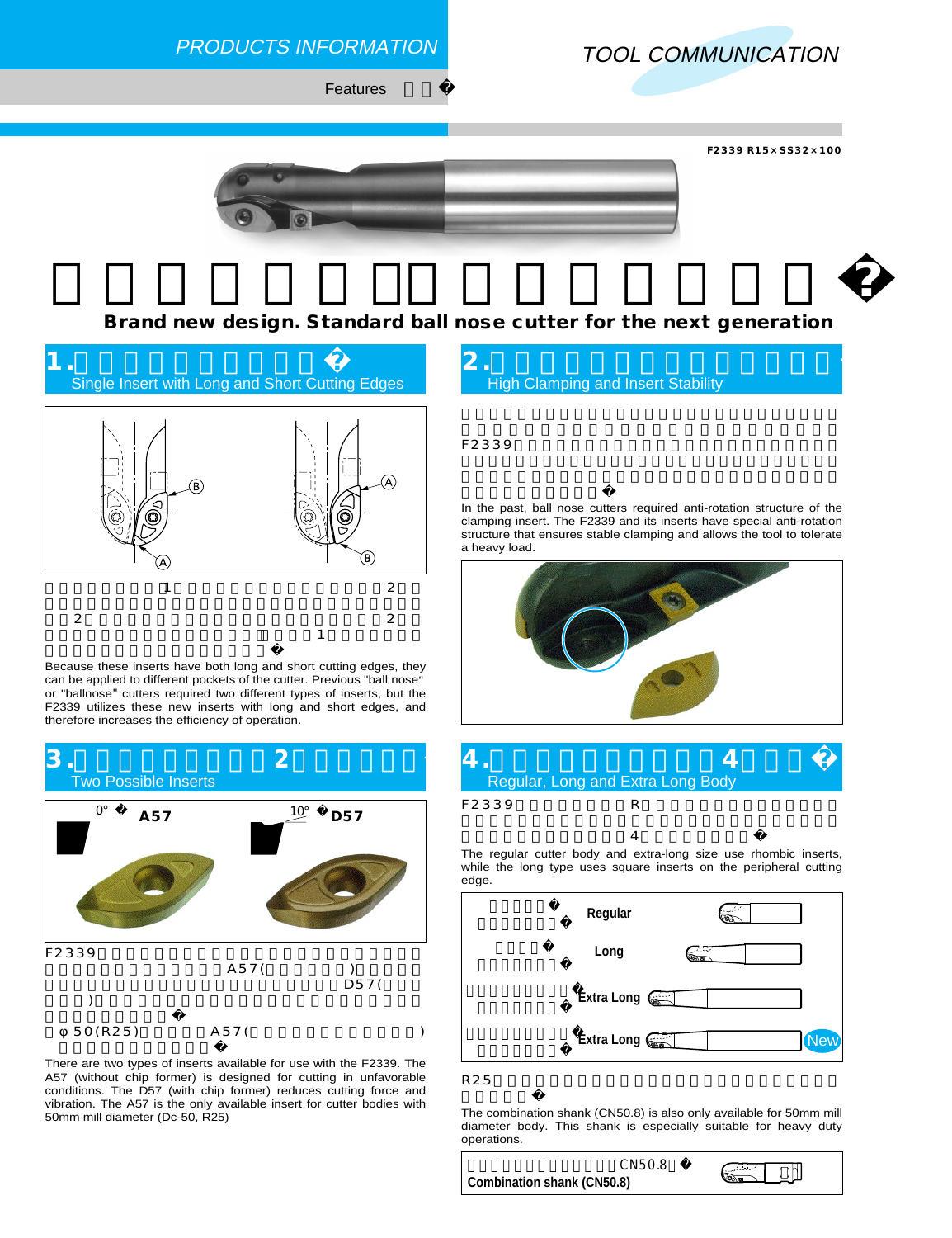### PRODUCTS INFORMATION



Specification Chart



### **部品 Parts**

|                |    | R <sub>12.5</sub><br>R <sub>10</sub> |                          |              | R <sub>15</sub> |              | R <sub>16</sub> |                  | <b>R20</b>                                                      |              | R <sub>25</sub>           |         |                                                                                                                          |
|----------------|----|--------------------------------------|--------------------------|--------------|-----------------|--------------|-----------------|------------------|-----------------------------------------------------------------|--------------|---------------------------|---------|--------------------------------------------------------------------------------------------------------------------------|
| parts          |    | rhombic                              | square                   | rhombic      | square          | rhombic      | square          | <i>I</i> rhombic | square                                                          | rhombic      | square                    | rhombic | square                                                                                                                   |
| clamping screw | €⊟ | FS1013<br>8008641                    | FS923<br>8009023 8008631 | <b>FS378</b> | FS923           | FS1030       | FS359           | <b>FS1030</b>    | <b>FS359</b><br>8009023 8009130 8008659 8009130 8008659 8008651 | FS1036       | FS1030<br>8009130 8008661 | FS1152  | FS1030<br>8009130                                                                                                        |
| screw driver   |    | FS230<br>8008430                     | FS230                    | <b>FS229</b> | FS230           | <b>FS228</b> | <b>FS229</b>    | <b>FS228</b>     | <b>FS229</b>                                                    | <b>FS228</b> | <b>FS228</b>              | $F-30$  | <b>FS228</b><br>  8008430  8008429   8008430  8008428   8008429  8008428   8008429  8008428   8008428  8008422   8008428 |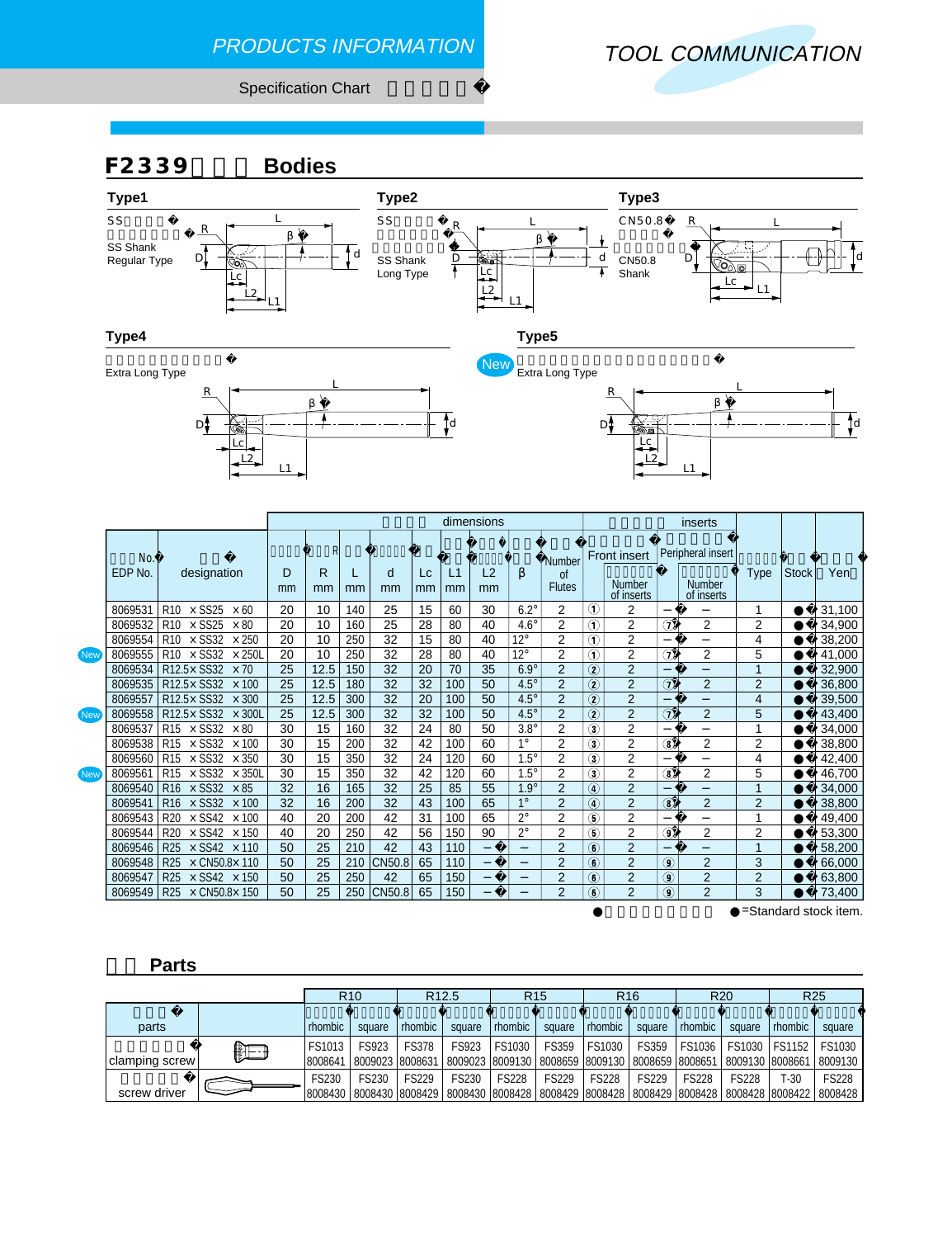## PRODUCTS INFORMATION



Specification Chart





|                                                                            |                 | <b>Rhombic Insert</b> |                     |                   | 12                                          |                      | ┝┬┥        |              |                  |                |                |              |       |         |         |  |
|----------------------------------------------------------------------------|-----------------|-----------------------|---------------------|-------------------|---------------------------------------------|----------------------|------------|--------------|------------------|----------------|----------------|--------------|-------|---------|---------|--|
|                                                                            |                 |                       |                     |                   |                                             |                      | dimensions |              |                  |                |                |              |       |         |         |  |
| Appearance                                                                 |                 | designation           | specification       | No. of<br>cutting | $\boldsymbol{\mathsf{x}}$<br>$11 \times 12$ |                      | radius     |              |                  | carbide grades |                | Yen          |       |         |         |  |
|                                                                            |                 |                       |                     | edges             | mm                                          | mm                   | R mm       | <b>WAP35</b> | WTP35            | WXP35          | WXP20          |              |       |         |         |  |
|                                                                            | ന⊧              | XDGW16T3100R-A57      |                     |                   | $\times$ 16<br>9                            | 3.74                 | 10         | 8056170      |                  |                | 8075170 New    | 2,310        |       |         |         |  |
|                                                                            | $^\mathrm{(2)}$ | XDGW2004125R-A57      |                     |                   | $11.3 \times 20$                            | 4.68                 | 12.5       | 8056171      |                  |                | 8075171 New    | 3,030        |       |         |         |  |
|                                                                            | 3)              | XDGW2405150R-A57      | ground insert       | $\mathfrak{p}$    | $13.5 \times 24$                            | 5.62                 | 15         | 8056172      |                  |                | 8075172 New    | 4,290        |       |         |         |  |
|                                                                            | $\overline{4}$  | XDGW2506160R-A57      | without chip former |                   | 14.4×25.5                                   | 6                    | 16         | 8056173      |                  |                |                | 4,790        |       |         |         |  |
|                                                                            | 5               | XDGW3207200R-A57      |                     |                   |                                             | $\times$ 32<br>18    | 7.5        | 20           | 8056174          |                |                |              | 5,830 |         |         |  |
|                                                                            | 6.              | XDGW4009250R-A57      | with nicks          |                   | $21.6 \times 43.5$                          | 9.39                 | 25         |              |                  | 8074175        | 8075175        | 6,600        |       |         |         |  |
|                                                                            | 1.              | XDGT16T3100R-D57      |                     |                   | $\times$ 16<br>9                            | 3.74                 | 10         | 8056180      | 8050180          |                |                | 2,530        |       |         |         |  |
|                                                                            | 2               | XDGT2004125R-D57      |                     |                   | $11.3 \times 20$                            | 4.68                 | 12.5       | 8056181      | 8050181          |                |                | 3,360        |       |         |         |  |
|                                                                            | 3.              | XDGT2405150R-D57      | ground insert       | 2                 |                                             | 13.5×24              | 5.62       | 15           | 8056182          | 8050182        |                |              | 4,620 |         |         |  |
|                                                                            | 4               | XDGT2506160R-D57      | with chip former    |                   |                                             |                      |            |              |                  |                | 14.4×25.5      | 6            | 16    | 8056183 | 8050183 |  |
|                                                                            | Б               | XDGT3207200R-D57      |                     |                   | $18 \times 32$                              | 7.5                  | 20         | 8056184      | 8050184          |                |                | 6,380        |       |         |         |  |
| R<br>=Standard stock item.<br>$11^{\circ}$<br><b>Square Insert</b><br>l≁T≁ |                 |                       |                     |                   |                                             |                      |            |              |                  |                |                |              |       |         |         |  |
|                                                                            |                 |                       |                     |                   |                                             |                      |            |              |                  |                |                |              |       |         |         |  |
| Annocranos                                                                 |                 | dooignotion           |                     | opooification     |                                             | No. of<br>$cutt$ ina |            | $\mathbf{r}$ | dimensions<br>D. |                | carbide grades | $V_{\Omega}$ |       |         |         |  |

| Appearance            |     | designation    | specification    | No. of<br>cutting |      |      | R   | carbide grades |         | Yen   |  |
|-----------------------|-----|----------------|------------------|-------------------|------|------|-----|----------------|---------|-------|--|
|                       |     |                |                  | edges             | mm   | mm   | mm  | <b>WAP35</b>   | WTP35   |       |  |
|                       |     | SPMT060304-D51 |                  |                   | 6.35 | 3.18 | 0.4 | 8057831        | 8051831 | 880   |  |
|                       |     | SPMT09T308-D51 | sintered insert  |                   | 9.52 | 3.97 | 0.8 | 8057841        | 8051841 | 1,100 |  |
|                       | (9) | SPMT120408-D51 | with chip former |                   | 12.7 | 4.76 | 0.8 | 8057851        | 8051851 | 1,320 |  |
| =Standard stock item. |     |                |                  |                   |      |      |     |                |         |       |  |

### **Characteristics of carbide grade**

| grade        | specification                                    | Application                                                                                             |
|--------------|--------------------------------------------------|---------------------------------------------------------------------------------------------------------|
| <b>WAP35</b> | P35<br>P35 Multilayer Al2O <sub>3</sub>          | Wear resistant and tough grade for Alloy steel and stainless steel.                                     |
| WTP35        | P35<br><b>TiCN</b><br>P35 Multilayer TiCN        | Tough grade for wet milling of steel, stainless steel, Ti-Alloys, Al-Alloys.                            |
| <b>WXP35</b> | K40<br><b>TIAIN</b><br>K40 Multilayer TiAIN      | <b>PVD</b><br>Tough grade for roughing and semi-roughing operation of carbon steel.                     |
| WXP20        | P <sub>25</sub><br>TIAIN<br>P25 Multilayer TiAIN | <b>PVD</b><br>Wear resistant and tough grade for roughing and semi-roughing operation of general steel. |

### **F2339とF2039**

| OSG-WALTER |               | F2339 F2039 |  |
|------------|---------------|-------------|--|
| F2039      | $\mathcal{P}$ |             |  |
|            |               |             |  |

 $\sim$  3

There are 2 types of ball nose cutter, F2339 and F2039. Since F2039 has straggled tooth, 2 flutes make a complete tooth. The strong points are  $\odot$  low cutting force  $\oslash$  economical insert. The weak point is low feed rate. Using proper tool according to the situation makes your production more efficient. The state of the state of the state of the state of the state of the state of the state of the state of the state of the state of the state of the state of the state of the state of the stat

|                            | Number of Flutes | cutting force |  |
|----------------------------|------------------|---------------|--|
| F2339<br><b>BRABO MILL</b> |                  | High          |  |
| F2039                      |                  | _OW           |  |



F2339

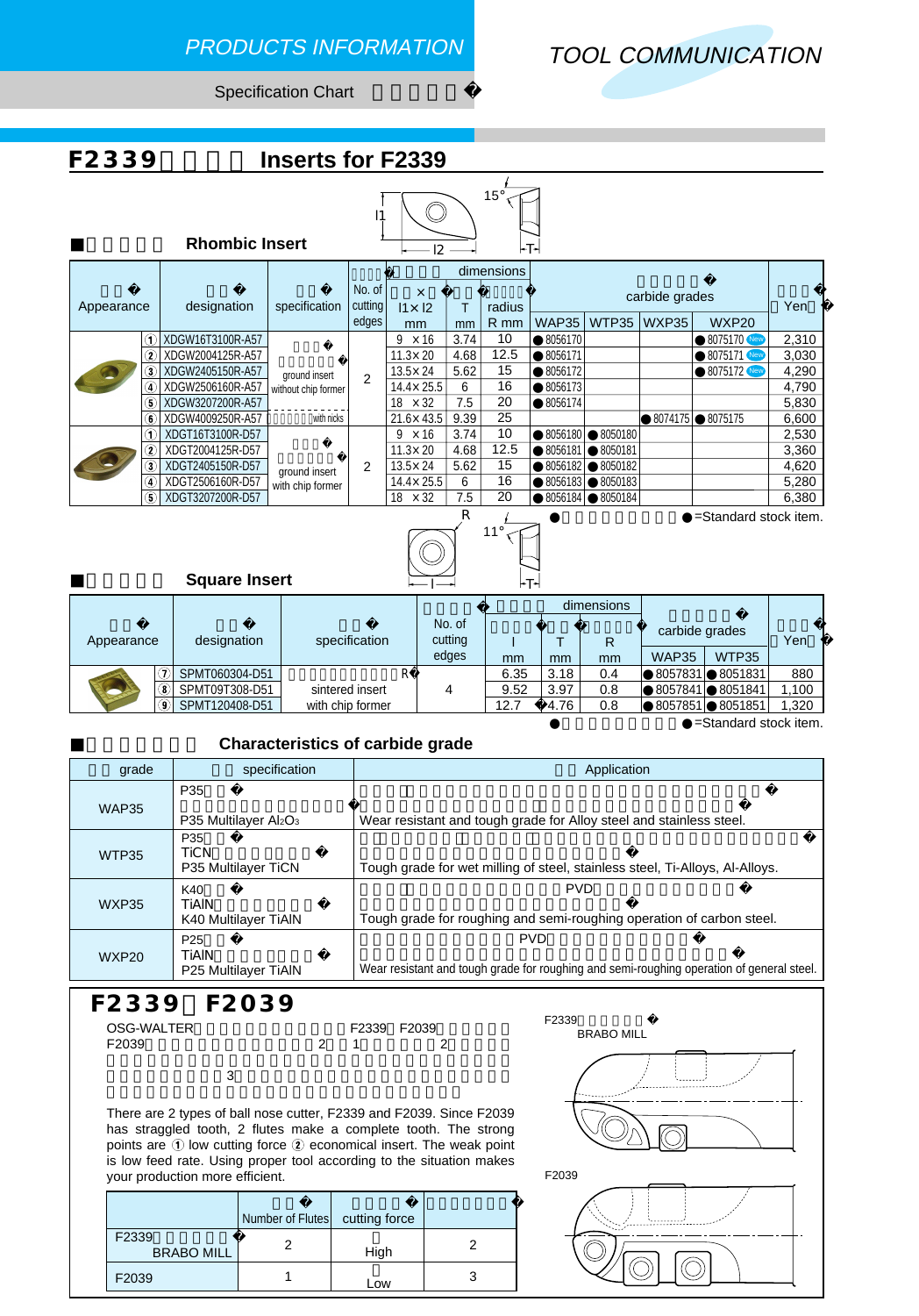## PRODUCTS INFORMATION

# TOOL COMMUNICATION

**Cutting Data** 

|                                  | Tool                   |  |  |  |  |  |  |  |  |
|----------------------------------|------------------------|--|--|--|--|--|--|--|--|
| F2339 R12.5× SS32× 100           |                        |  |  |  |  |  |  |  |  |
| XDGT2004125R-D57/WAP35<br>Insert |                        |  |  |  |  |  |  |  |  |
| <b>Cutting Conditions</b>        |                        |  |  |  |  |  |  |  |  |
| <b>Cutting Speed</b>             | 314m/min               |  |  |  |  |  |  |  |  |
| <b>Rotating Ratio</b>            | 3,000min <sup>-1</sup> |  |  |  |  |  |  |  |  |
| Feed per Tooth                   | 0.06mm/tooth           |  |  |  |  |  |  |  |  |
| <b>Feed Rate</b>                 | 350mm/min              |  |  |  |  |  |  |  |  |
| <b>Cutting Depth</b>             | 2mm                    |  |  |  |  |  |  |  |  |
| <b>Pick Feed</b>                 | 8 <sub>mm</sub>        |  |  |  |  |  |  |  |  |
| Coolant                          | DRY                    |  |  |  |  |  |  |  |  |
|                                  |                        |  |  |  |  |  |  |  |  |





|                           | Tool                   |  |  |  |  |  |  |  |  |  |
|---------------------------|------------------------|--|--|--|--|--|--|--|--|--|
| F2339 R20× SS42× 100      |                        |  |  |  |  |  |  |  |  |  |
| Insert                    | XDGW3207200R-A57/WAP35 |  |  |  |  |  |  |  |  |  |
| <b>Cutting Conditions</b> |                        |  |  |  |  |  |  |  |  |  |
| <b>Cutting Speed</b>      | 204m/min               |  |  |  |  |  |  |  |  |  |
| <b>Rotating Ratio</b>     | 1,620 $min^{-1}$       |  |  |  |  |  |  |  |  |  |
| Feed per Tooth            | 0.19mm/tooth           |  |  |  |  |  |  |  |  |  |
| <b>Feed Rate</b>          | $600$ mm/min           |  |  |  |  |  |  |  |  |  |
| <b>Cutting Depth</b>      | 10 <sub>mm</sub>       |  |  |  |  |  |  |  |  |  |
| <b>Pick Feed</b>          | 10 <sub>mm</sub>       |  |  |  |  |  |  |  |  |  |
| Coolant                   | DRY                    |  |  |  |  |  |  |  |  |  |





the operation was successful due to high stability

| Tool                                 | <b>New</b>             |
|--------------------------------------|------------------------|
| F2339 R15× SS32× 100                 |                        |
| New XDGW2405150R-A57/WXP20<br>Insert |                        |
| <b>Cutting Conditions</b>            |                        |
| <b>Cutting Speed</b>                 | 250m/min               |
| <b>Rotating Ratio</b>                | 2,650min <sup>-1</sup> |
| Feed per Tooth                       | $0.2$ mm/tooth         |
| <b>Feed Rate</b>                     | 1,060mm/min            |
| <b>Cutting Depth</b>                 | 3 <sub>mm</sub>        |
| <b>Pick Feed</b>                     | 7 <sub>mm</sub>        |
| Coolant                              | <b>WATER SOLUBLE</b>   |



of bodies and inserts.